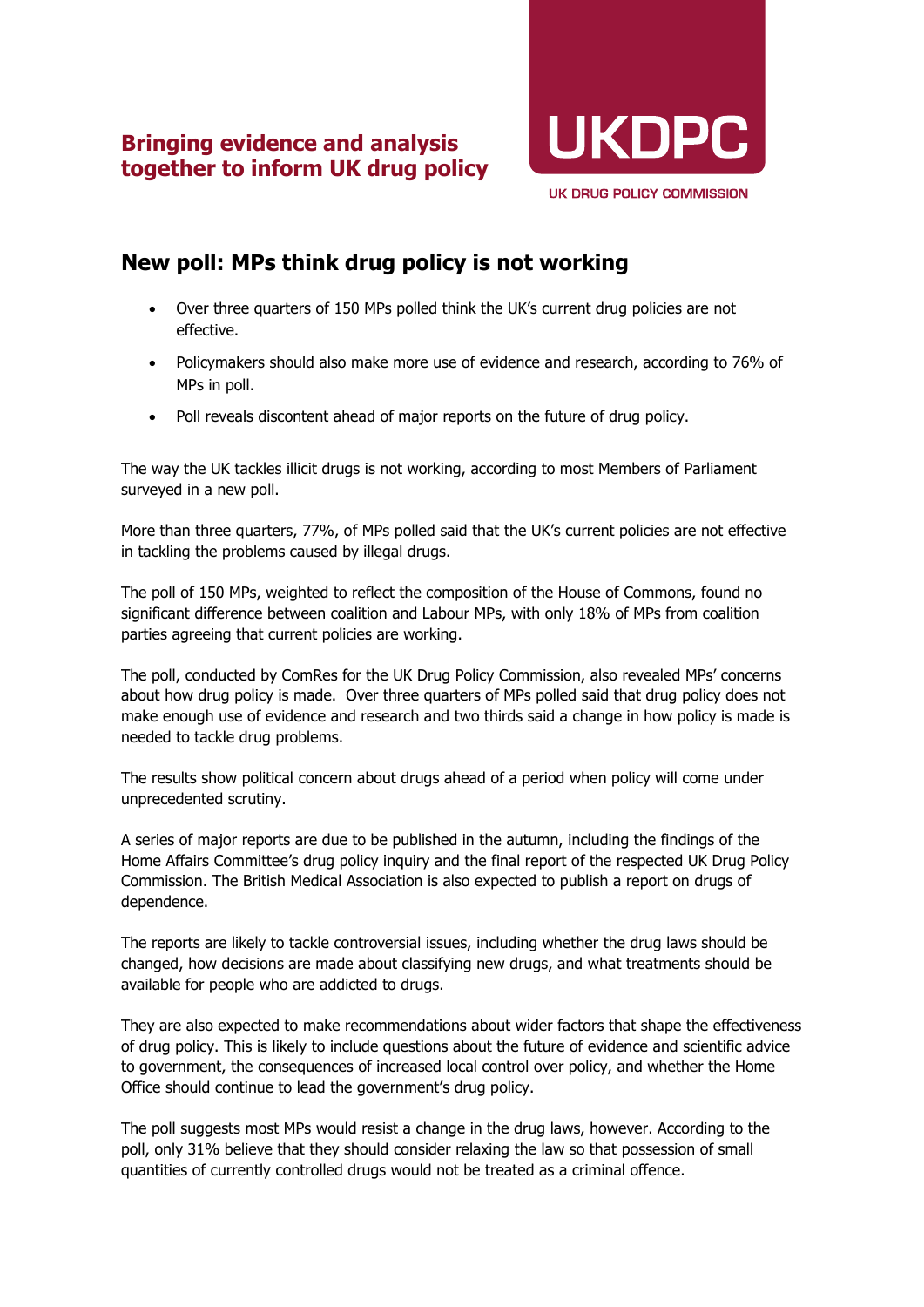Roger Howard, Chief Executive of the UK Drug Policy Commission, said:

"We knew that the public think that drug policy isn't working well enough. Clearly, many MPs now also think the same.

"Drug policy in the UK has had some good achievements, like keeping HIV rates low among drug users and getting more people into treatment. But it's now clear to many people that we need some fresh thinking.

"UKDPC will look at how we can tackle drug problems and get better value for public money when we publish our report next month on the future of drug policy."

#### **Notes to editors:**

- 1. The poll was conducted from  $22^{nd}$  May  $22^{nd}$  June 2012 by ComRes on behalf of the UK Drug Policy Commission. ComRes interviewed 150 MPs, including 62 coalition MPs and 80 Labour MPs, by self-completion postal and online questionnaires. Data were weighted by party and region to reflect the exact composition of the House of Commons. The ComRes panel is configured as far as possible to be representative of all parliamentarians but excludes those holding positions in Government. ComRes is a member of the British Polling Council and abides by its rules.
- 2. The UK Drug Policy Commission is an independent charity that provides objective analysis of the evidence concerning drug policies and practice. It is finishing its work at the end of 2012 and will publish its final report in October 2012.
- 3. The House of Commons Home Affairs Committee is currently holding an inquiry into drug policy. The inquiry has been running since January 2012 and is expected to publish its results later this year.
- 4. The British Medical Association is currently developing a report on drugs of dependence and is expected to publish this report soon.
- 5. The full results of the survey of MPs was as follows: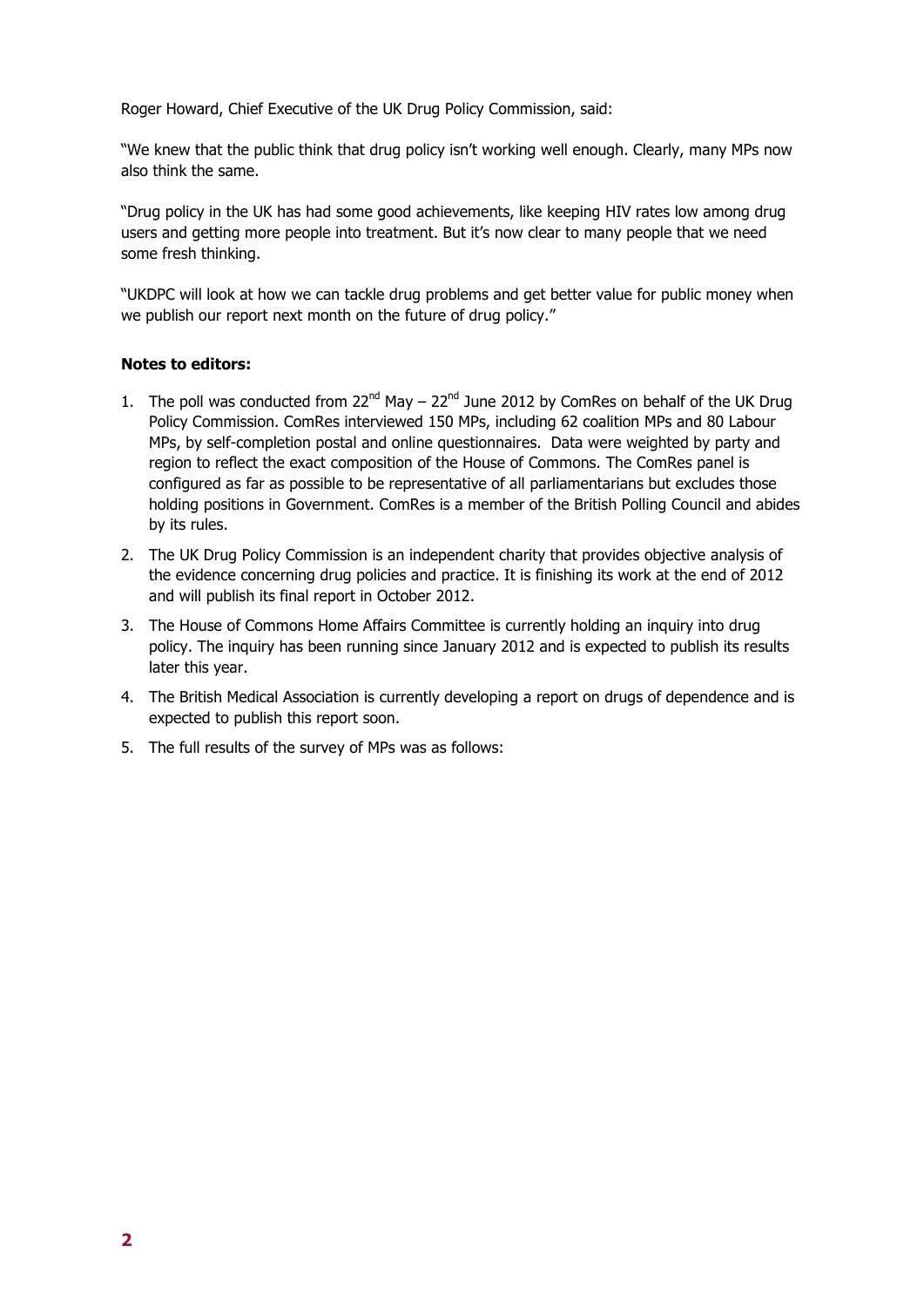## **Among all surveyed MPs (base size = 150)**

|                                                                                                                                              | Agree<br>Strongly          | Agree | <b>Disagree</b>                      | <b>Disagree</b><br>Strongly | Don't<br>know |
|----------------------------------------------------------------------------------------------------------------------------------------------|----------------------------|-------|--------------------------------------|-----------------------------|---------------|
| The UK's current policies are<br>effective in tackling the                                                                                   | 1%                         | 16%   | 62%                                  | 16%                         |               |
| problems caused by illegal<br>drugs.                                                                                                         | <b>Total agree:</b><br>17% |       | <b>Total disagree:</b><br><b>77%</b> |                             | 5%            |
| Policy about illegal drugs is<br>such a controversial issue, it                                                                              | 15%                        | 60%   | 18%                                  | 4%                          |               |
| can be difficult to have an<br>objective debate about the<br>best solutions.                                                                 | <b>Total agree:</b><br>75% |       | <b>Total disagree:</b><br>22%        |                             | 2%            |
| The process of making policy<br>about illegal drugs in the UK<br>should make more use of<br>evidence and research than it<br>currently does. | 17%                        | 59%   | 15%                                  | 1%                          |               |
|                                                                                                                                              | <b>Total agree:</b><br>76% |       | <b>Total disagree:</b><br>16%        |                             | 6%            |
| If we are to improve the way                                                                                                                 | 9%                         | 58%   | 18%                                  | 2%                          |               |
| we tackle illegal drug<br>problems, we need to change<br>how we make policy about<br>illegal drugs.                                          | <b>Total agree:</b><br>68% |       | <b>Total disagree:</b><br><b>20%</b> |                             | 10%           |
| We should consider changing<br>the drug laws so that                                                                                         | 7%                         | 24%   | 34%                                  | 23%                         |               |
| possession of small quantities<br>of currently illegal drugs for<br>personal use only should not<br>be treated as a criminal<br>offence.     | <b>Total agree:</b><br>31% |       | <b>Total disagree:</b><br>57%        |                             | 12%           |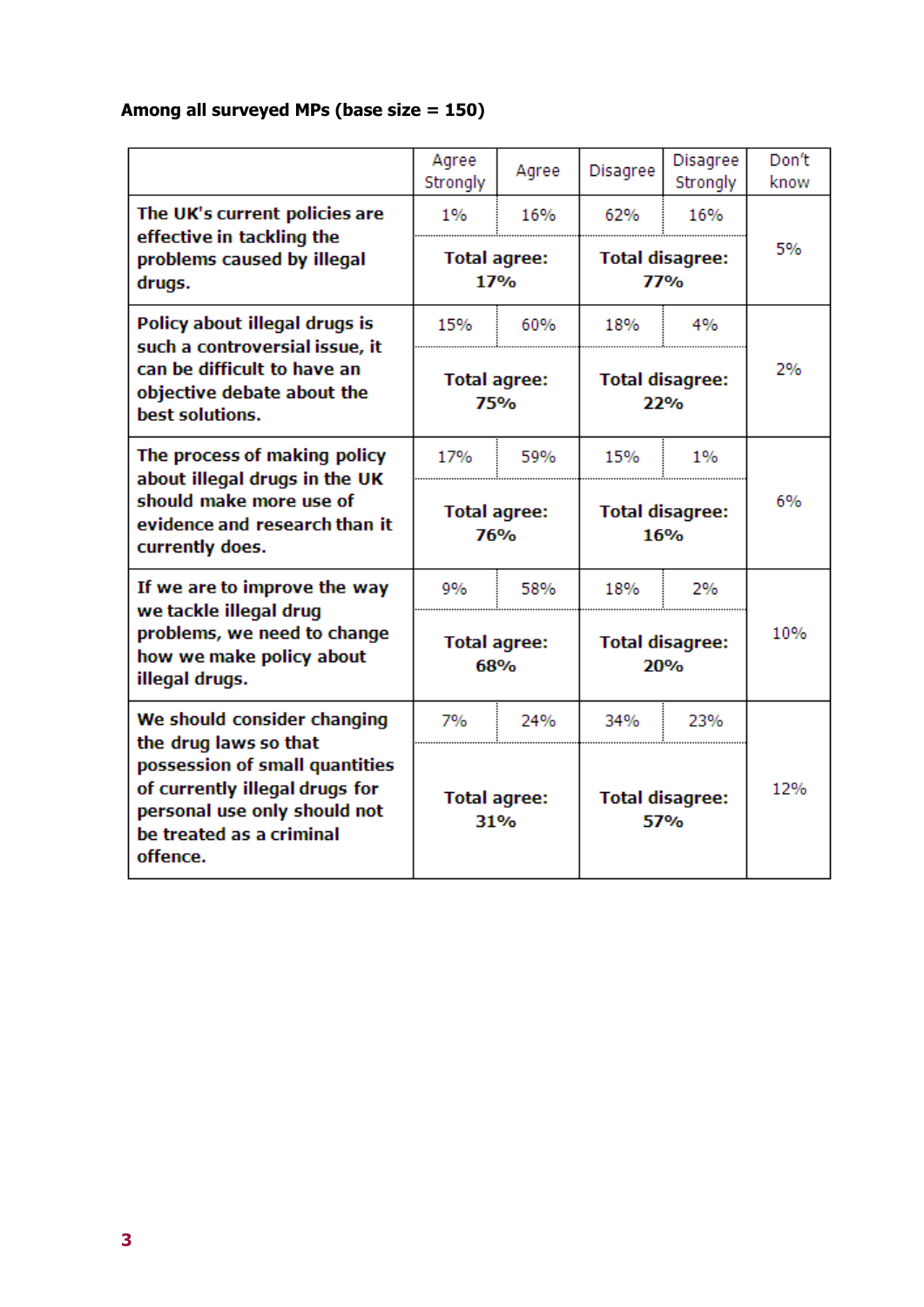### **Among surveyed coalition MPs (base size = 62)**

|                                                                                                                                                                   | Agree<br>Strongly                              | Agree | Disagree                                           | <b>Disagree</b><br>Strongly | Don't<br>know |
|-------------------------------------------------------------------------------------------------------------------------------------------------------------------|------------------------------------------------|-------|----------------------------------------------------|-----------------------------|---------------|
| The UK's current policies are<br>effective in tackling the<br>problems caused by illegal                                                                          | 2%<br>17%<br><b>Total agree:</b><br><b>18%</b> |       | 10%<br>66%<br><b>Total disagree:</b><br><b>76%</b> |                             | 6%            |
| drugs.                                                                                                                                                            |                                                |       |                                                    |                             |               |
| Policy about illegal drugs is<br>such a controversial issue, it<br>can be difficult to have an<br>objective debate about the<br>best solutions.                   | 16%                                            | 59%   | 19%                                                | 7%                          |               |
|                                                                                                                                                                   | <b>Total agree:</b><br>75%                     |       | <b>Total disagree:</b><br>25%                      |                             |               |
| The process of making policy                                                                                                                                      | 18%                                            | 52%   | 19%                                                | 2%                          |               |
| about illegal drugs in the UK<br>should make more use of<br>evidence and research than it<br>currently does.                                                      | <b>Total agree:</b><br>69%                     |       | <b>Total disagree:</b><br>22%                      |                             | 7%            |
| If we are to improve the way                                                                                                                                      | 11%                                            | 59%   | 18%                                                | 3%                          |               |
| we tackle illegal drug<br>problems, we need to change<br>how we make policy about<br>illegal drugs.                                                               | <b>Total agree:</b><br>70%                     |       | <b>Total disagree:</b><br>21%                      |                             | 7%            |
| We should consider changing                                                                                                                                       | 9%                                             | 21%   | 29%                                                | 32%                         |               |
| the drug laws so that<br>possession of small quantities<br>of currently illegal drugs for<br>personal use only should not<br>be treated as a criminal<br>offence. | <b>Total agree:</b><br>30%                     |       | <b>Total disagree:</b><br>60%                      |                             | 10%           |